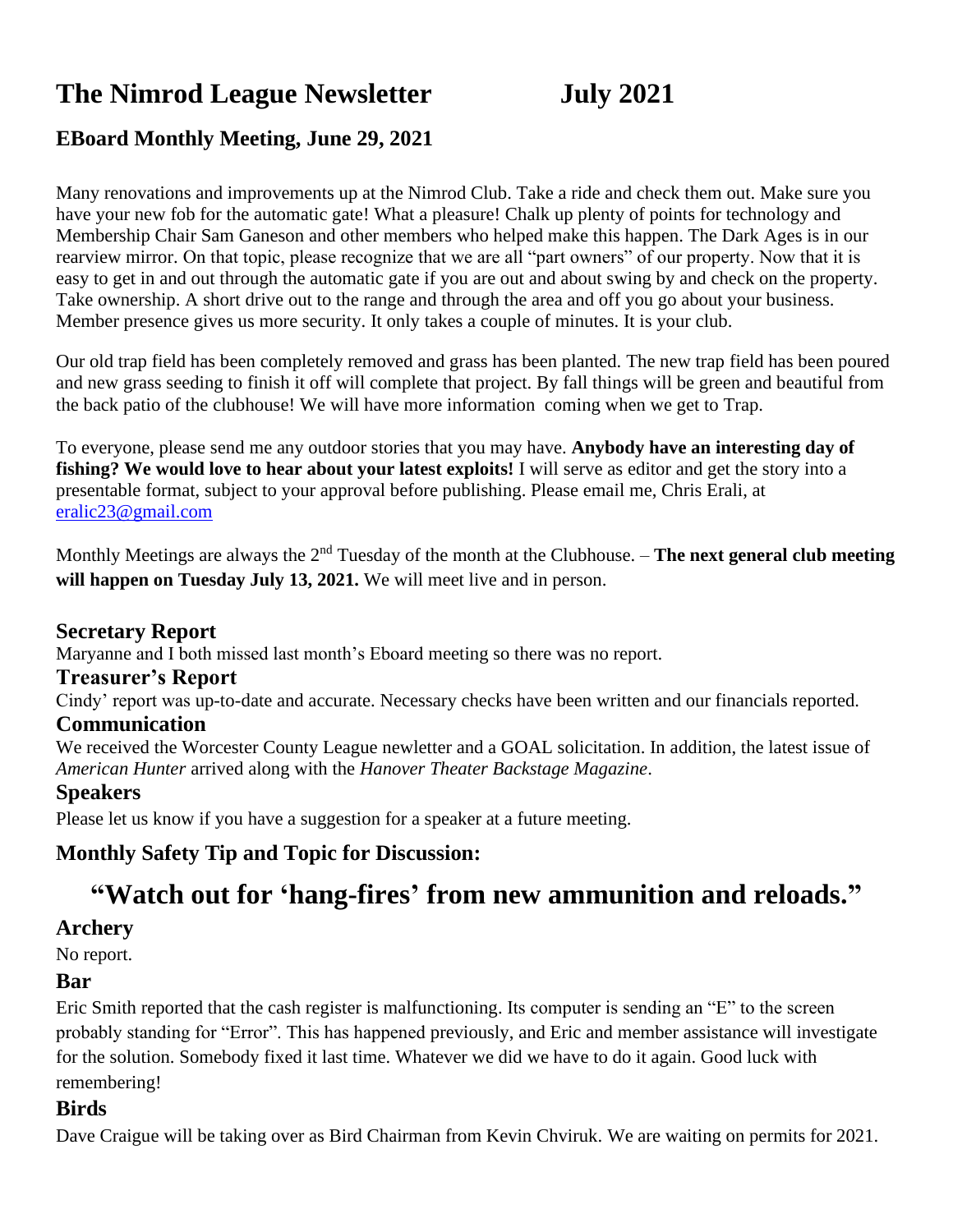# **Finances**

The market fluctuates as we all know. Smart investors stay the course.

# **Game Dinner and Summer Function**

No report. Presently on hold.

#### **Grant Writer**

No report.

#### **Grounds**

Property maintenance is never-ending, and the Grounds committee is always looking for help. Contact Neil Whitehead or Kevin Chviruk to volunteer. The mower blades have been sharpened and areas that are only periodically cut are now at summer height will need a trimming. Kevin will cut the pasture and weed-whacking, tree cutting, weeding, and various other summer chores are on the docket. The orchard is growing up around the apple trees. Kevin will use the brush hog on the area until some grass grows. It will take a year or so before some green fills in the soil area. Grounds cannot do everything without help and it is of great value to the club for members to get their volunteer hours logged in this capacity.

#### **House**

No report.

#### **Kitchen**

Joe Aphonso is bringing take-out for this month's regular club meeting. Pizza, subs, and wings are on the order as the Big Y will provide the vittles. For August, Bruce Ebbeson and Dave Oriol will be our chefs. Thanks to all! Remember this is also a good way to get volunteer hours completed. They will need help.

## **Land Use**

The apple trees are growing. The rainy weather is a huge help. Many thanks to all who have assisted in watering when the trees needed it. **REMINDER**: Club policy is that MEMBERS ONLY have permission to use **ATV's** in support of hunting. You can put up stands, check trail cameras, or support grounds maintenance like watering our apple trees. Remember, there is to be **NO RECRATIONAL TRAIL RIDING!**

# **Membership**

Sam Ganeson reports that we have no inductions of new members this month. Sam has done yeoman's work in getting our new key fobs out. The respite from new member processing is well-earned. Thanks again, Sam.

# **Records**

Linda will continue organizing the office at some point.

# **Rifle Range**

Work continues with blocks being put in place with guidance from the engineers. Water run-off is being controlled by silt guard. We will also have hay and fence in place where needed. Estimated amount is 200 feet with 100 stakes. We will continue to rent the power machine for an extended time to complete the project. The Eboard voted unanimously to spend the estimate of \$6,000.

# **Remember, whatever you carry in, bring it out with you when you leave. (including all trash)** *Thanks!* **Standing Committees**

#### **Scholarship**

Here is a recap of last month's award ceremony.

Easily one of the highlights every year at the NIMROD Club is our scholarship presentations. This year, when friends, family, coworkers, and fellow Nimroders have been pulled apart by the pandemic, the scholarship awards night was even more special. With Linda McKay Brewer acting as emcee, and Roy Baer presenting,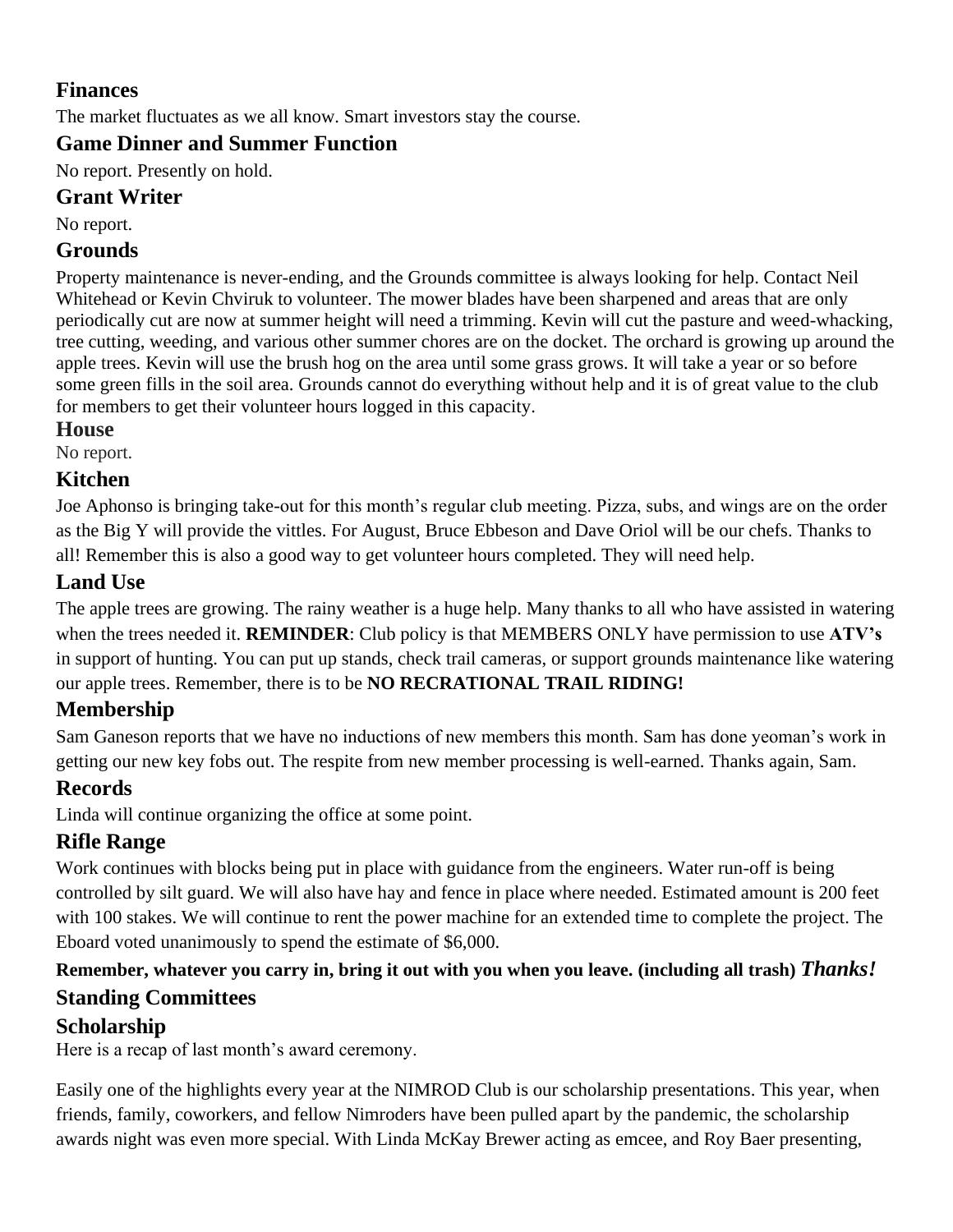being joined by Dave Fillow, Howie Gelles, and John Meyer, the evening was filled with pride, good memories, and honor.

The first award was for *Conservation* and in memory of Carlo Cappuccio. He was remembered fondly in remarks by Dave Fillow, and those of us in attendance could either picture or recall vividly Carlo's presence in our club. Roy Baer introduced Declan Matheson as our first recipient of the evening. For those of you who have not attended one of our scholarship nights, Roy always is a refined and tasteful presenter. He typically quotes something from each recipient's application while extending his and our esteem, pride, and enthusiasm in giving the award. Without question, Declan has a bright future ahead!

Another *Conservation* award was next, this time in memory of Al Horsfall. Al was remembered by Howie Gelles. Like Dave, Howie painted an equally lucid picture of Al and was followed by Roy's presentation to our second scholar, Ashley Newell. From Roy's description it was clear that Ashley is equally deserving of her scholarship. We wish her well!

Finally, our last award was for *Leadership.* This year we remembered Eric Johanson with much affection in words by good friend John Meyer. Eric was such a larger-than-life presence in our club. *Leadership* was an appropriate name to attach to a scholarship in his honor. John was as you would expect, tasteful yet touching as he related his memories of EJ. Roy Baer presented this year's award to Jordan Smith. From Roy's description it was clear that Jordan too is a worthy and admirable scholar.

In closing, the evening was a huge success. Members of the recipients' and memorial honoree's families were on hand and justifiably proud. President Chris Craigue kept club business to a minimum, and Linda kept the evening moving and fluid. Unlike the Academy Awards, our host will most likely return to emcee another evening of presentations! Congratulations to our scholarship award winners! All of you are talented and worthy recipients. Please come back and see us next year! We would love to have you relate how things are going as you take your first steps into adulthood. And congratulations to all club members who participated in this special event. It was really an elegant evening. Linda and Roy deserve many kudos.

#### **Trap/Skeet**

Paul Fraser with a big assist from Louis J Morello Concrete and a big crew have completed the new trap walkways. It looks great! Several pours were required, and 15 yards of loam was dropped. The project is nearing completion.

Paul would like to take this opportunity to thank the members who helped him in many different capacities to complete this project. They are as follows: Louie Morello, Henry Stidsen III, Scott Stidsen, Dave Fillow, Sam Ganesan, Henry Stidsen, Dave Wilson, Kevin Chviruk, Neal Whitehead, Linda Brewer, Al Afonso, Larry Josti, Adam Goodband, Neil Hassett, Patrick Hassett, Scott Matheson, Declan Matheson, Edmoth Matthews, Richard Horrigan, Kurt Pearson, Philip Ceryanek, Evan Lampros, Mark Fraser, Kevin Wittmer, Roland Morse, Eric Smith, and Gil Lavergne.

Many kudos to Paul and his crew. Thank you for your service to our club.

# **Worcester County League of Sportsmen**

Joe Afonso reports that the Environmental police request our help and watch for illegal net fishing or really "poaching". Also, as always illegal use of ATV's needs to be reported. A check has been issued to the lobbyists. There are 138 bills that will affect hunting, fishing, and land use. We will select 10 and concentrate